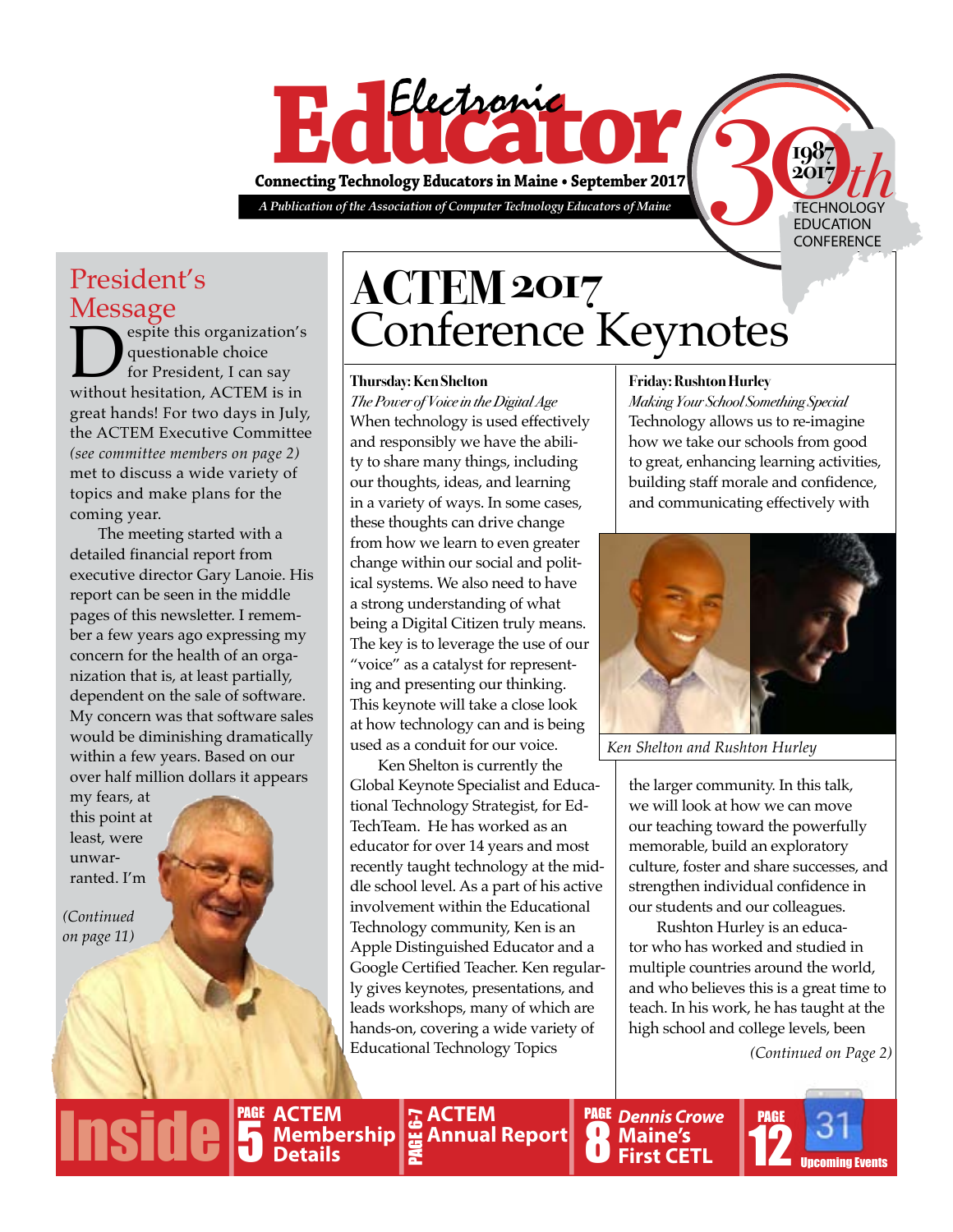

P.O. Box 187, Gorham, ME 04038 toll free: 866-99-ACTEM voice: 207-222-4353 fax: 207.222.2057

#### **BOARD OF DIRECTORS Dennis** President **Crowe** dennisc@gorhamschools.org

**William** Vice President **Backman** wbackman@aos92.org

**Andrew** Treasurer **Wallace** atw@spsd.org

**Deborah** Recording Secretary, **White** ACHIEVE Co-Chair flickatomte@gmail.com

**Gary** ACTEM Executive Director **Lanoie** glanoie@actem.org

**Mike** SIG Technology Integrationist **Arsenault** mike\_arsenault@ yarmouthschools.org

**Dennis** Professional Development **Kunces** dennis.kunces@gmail.com

**Rachel** Electronic Educator Editor **Guthrie** rguthrie@smccme.edu

**Crystal** ACTEM Conference Co-Chair **Priest** cpriest@sad4.org

**Jaime** Educator of Year Co-Chair **Ela** jela@carrabec.org

**Barbara** ACTEM Conference Co-Chair **Greenstone** bgreenstone@csd3-brhs.org



#### **September 18th, 2017 December 11th, 2017 March 12, 2018 May 14th, 2018**

*Meetings run from 9-noon Mondays in Room 103A/B, 1st Floor, Cross Office Building, Augusta. Remote sites are generally available for these meetings. Check actem.org for meeting details.*



#### *(continued from cover)*

principal of an online school, directed a professional development program, and succeeded as a social benefit entrepreneur. He loves creativity, collaborative innovation, and the potential of technology for improving communities. Rushton founded and is executive director of the educational nonprofit Next Vista for Learning, which houses a free library of over two thousand short videos by and for teachers and students at [NextVista.](http://www.nextvista.org/) [org.](http://www.nextvista.org/)

# ACTEM 2017 Conference Registration

ACTEM 2017 conference registration is open online at the following web link: [http://www.actem.org/](http://www.actem.org/event-2579585) [event-2579585](http://www.actem.org/event-2579585)

Register early (before Sept. 22nd) to get the best rates!ACTEM's online registration system only offers the non-member registration

|                                                             |                              | <b>Members Non-members</b> |  |  |
|-------------------------------------------------------------|------------------------------|----------------------------|--|--|
|                                                             | Early Bird Thru September 22 |                            |  |  |
| One-Day<br>Pass                                             | \$100                        | \$120                      |  |  |
| Two-Day<br>Pass                                             | \$175                        | \$195                      |  |  |
| <b>Regular Registration</b><br>September 24th - October 9th |                              |                            |  |  |
| One-Day<br>Pass                                             | \$125                        | \$145                      |  |  |
| Two-Day                                                     | \$200                        | \$220                      |  |  |

Late-walk in Registration *October 10 through conference day*

Pass

| One-Day<br>Pass | \$150 | \$170 |
|-----------------|-------|-------|
| Two-Day<br>Pass | \$225 | \$245 |

rates. Members will receive the \$20 discount on conference registration with verification of current membership.

*Board members: (front row to back, left to right): Crystal Priest, Deborah White, Rachel Guthrie, Andrew Wallace, Barbara Greenstone, Jaime Ela, Will Backman, Dennis Kunces, Dennis Crowe, Mike Arsenault*

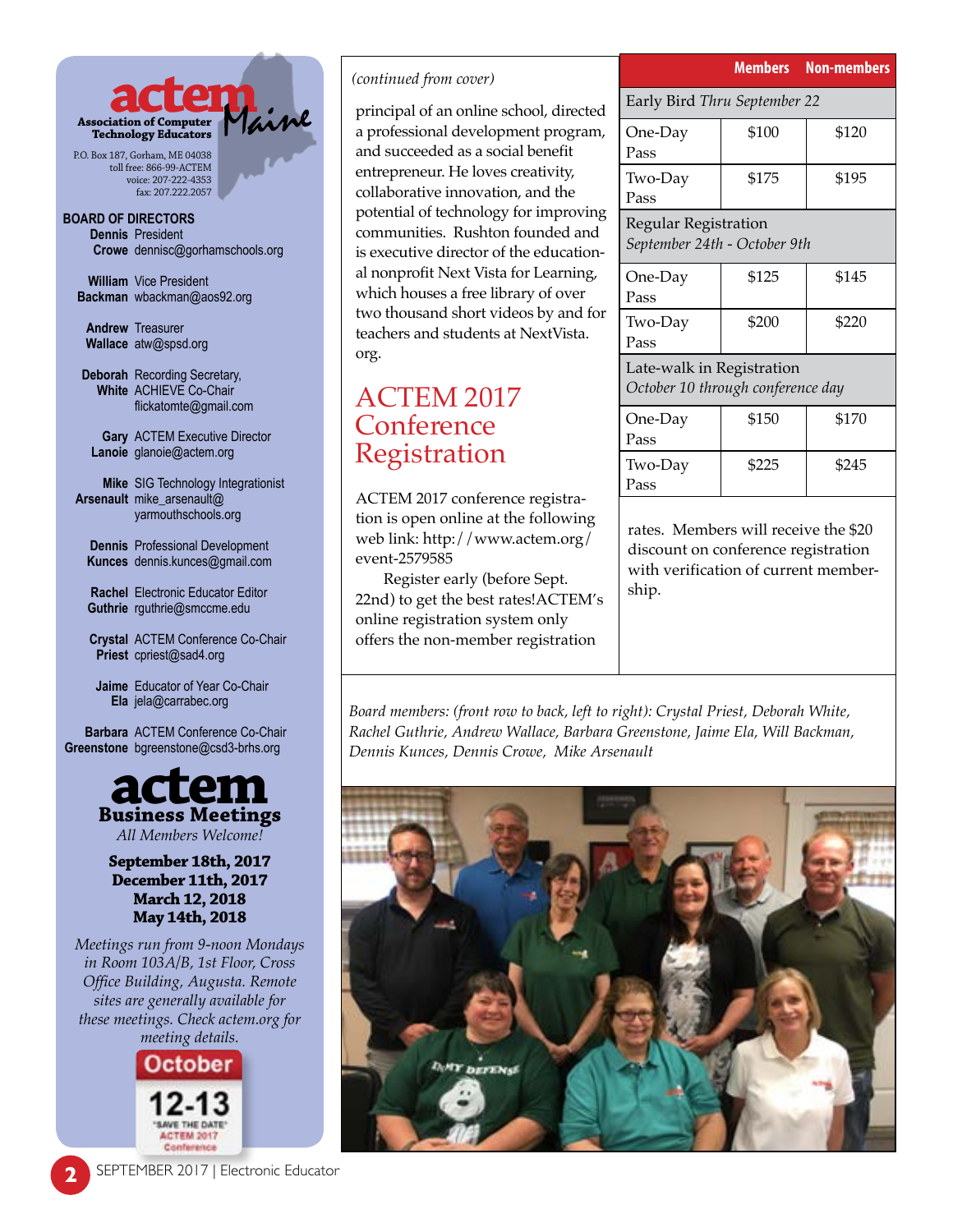### ACTEM Keynoter Goes Big Time!

At the ACTEM conference in 2016, we were fortunate to have two excellent keynotes, Jennie Magiera and Carl Hooker. As fate would have it, Jennie

keynoted on Tuesday morning at the 2017 ISTE Conference in San Antonio, Texas. Immediately, when Jennie

was done, the entire crowd of at least 8,000 jumped to their feet to give her a standing ovation for the inspiring keynote she provided.

It is nice to know, that even in our little corner of the world, we are bringing world class speakers into Maine for our conference!

# Leveraging Learning 2017

*November 1 & 2 Hilton Garden Inn Riverwatch Auburn, ME*

s always the clear focus of<br>the Leveraging Learning<br>iPad in Elementary Grades, and this the Leveraging Learning Conference is effective use of year the theme will be, "Beyond the Apps - Effective models of iPad use in the classroom."

The LL2017 Planning Committee continues to believe that some of the best thinking and learning goes on when learners are given the opportunity to create evidence - that in the act of creating that evidence learners naturally think more deeply about what they are learning and what they have learned.

This year's sessions will be designed around effective models of iPad use in the elementary classroom. This means sessions will all provide clear, replicable ways that participants can grow their effective



use of iPad in their classrooms.

Sessions will explain why the apps featured are being used as well as workflows and pedagogical components of the model of use so that participants will leave each session ready to put the model to use in their setting.

With sessions being

built around a clear model of using iPads in the classroom to improve student achievement, each session will…

- begin by discussing why the model being shared in the session is of value to learners and teachers in an elementary classroom
- clearly describe the process how the model works in a real classroom, identifying apps used and the workflows for both learners and teachers
- describe the results the presenter has seen as a result of leveraging this model in a real classroom with real students and a real teacher
- provide opportunities for practicing the model
- and provide time for questions and answers.

*Registration is open now at the following link: http://www.actem.org/ event-2544390*

# Adobe K-12 School Site License

A dobe is again offering Cre-<br>ative Cloud for Education<br>new licensing option -- the Adobe ative Cloud for Education **L** Device Licenses through a K-12 School Site License.

This offering is available for primary and secondary K-12 schools only. The Adobe K-12 School Site License allows a school to install Creative Cloud for education on at least 100 school-owned or schoolleased computers. The site license for schools allows you to designate an individual to access Adobe directly for software downloads, updates and to manage your school's licenses.

### FEATURES

- Device licenses for each computer, rather than each user, with rights to install on one computer per license
- Complete set of Creative Cloud desktop applications (Online services are not included)
- Scalable software deployment for a single school site
- Minimum purchase of 100 licenses with the ability to cover more computers at the time of purchase.
- Designed for an individual school -



this site license offers a web-based Admin Console that makes it easy to centrally manage and deploy licenses.

• Your school has the flexibility to use licenses for in-classroom deployment or at home on teacher-owned machines. • Your educators

can access the Adobe

Education Exchange for free professional development, teaching resources and peer-to-peer collaboration to help them get up to speed on Creative Cloud apps

ACTEM pricing on this K-12 School Site License is currently \$24.50 per license or \$2,450 for the minimum 100 licenses per building. (Note: This is a 12-month subscription license)

Please contact the ACTEM Office if you have any questions about this licensing option from Adobe.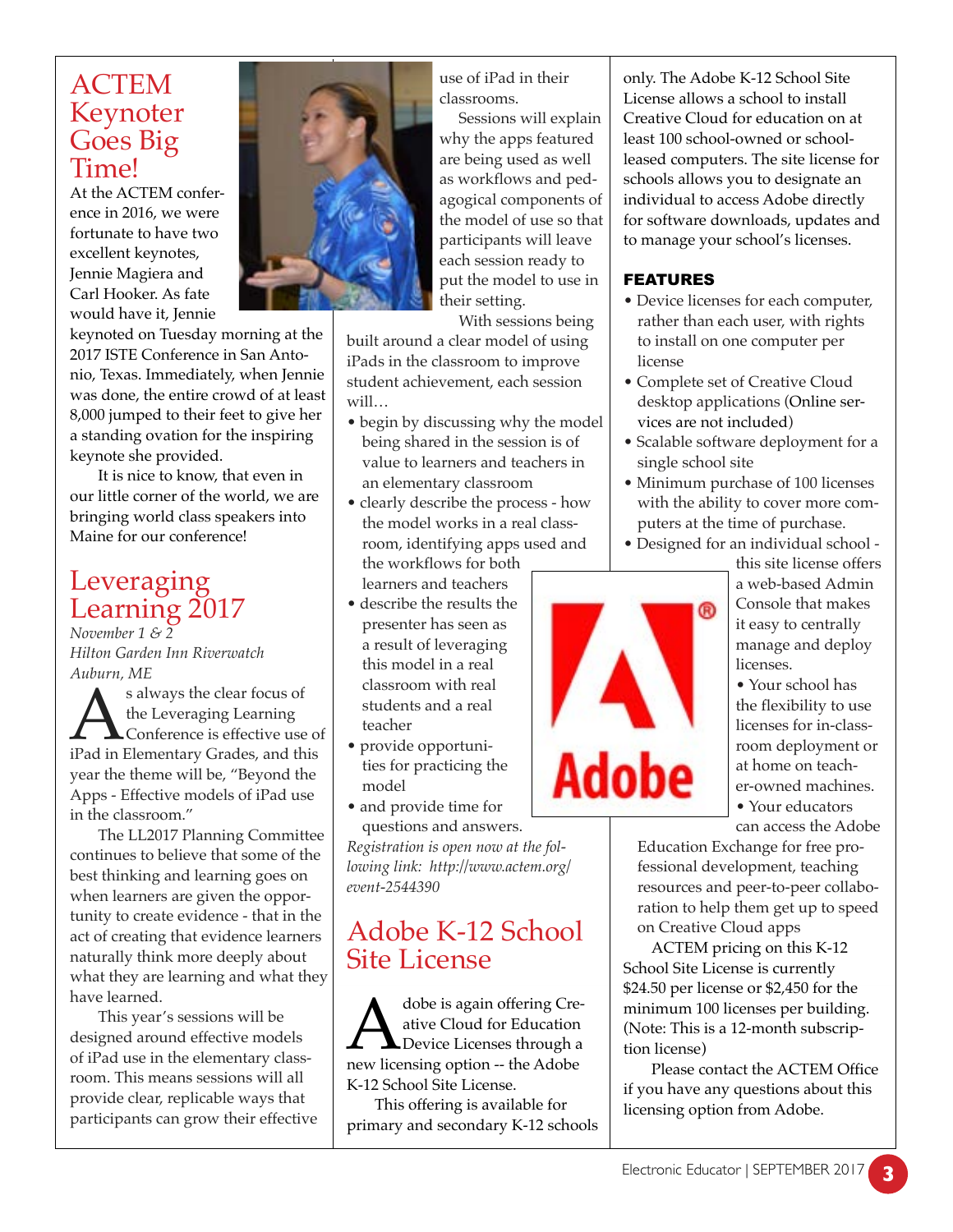### CoSN Offers Micro-credentials for Technology Leaders

CoSN, in partnership with<br>Digital Promise, has devel-<br>oped one of the first set of<br>micro-credentials for school system Digital Promise, has developed one of the first set of technology leaders. Targeting new and emerging leaders, micro-credentials provide a professional advancement opportunity that is flexible, personalized, and skill-based.

CoSN has developed 10 micro-credentials related to two timely topics geared toward leaders supporting today's tech-integrated classrooms: Digital Equity and Student Data Privacy.

Dr. Valerie Truesdale, Chief Tech-

nology of the Charlotte-Mecklenburg Schools states the; "Benefits of micro-credentialing include the ability of educators



to have maximum flexibility, as they pursue part of the training virtually, on their own time. Educators can personalize their learning experience to fit their individual growth needs."

ACTEM asked if these Micro-credentials are only available to CoSN members?

CoSN replied; "The micro-credentials are available to any educators – so we would appreciate your assistance in promoting this with your members." These mi-



cro-credentials are available for any ACTEM members so please check out this valuable resource today.

To find out more about the micro-credentials and how you can apply for them, visit the following web link: http://cosn.org/advancement/micro-credentials

# Google Level 1 **Certification** Bootcamp

for Educators *Gorham Municipal Center, Gorham, ME December 2-3, 2017*

Explore the core areas of Goodynum sple Suite to increase professional learning and leadership efficiency in the classroom; and gle Suite to increase professional learning and leadership; efficiency in the classroom; and student learning and creativity. We'll



explore several tools in Google's Level 1 curriculum, all of which are taught within the con-

text of meaningful use with students and teachers. Segments include the Chrome browser, search techniques, and Google Classroom… as well as Google Drive, Docs, Slides, Spreadsheets, Forms, Calendar, Sites and Groups. Gmail, Hangouts, and YouTube are also included.

In addition to the tools, participants are exposed to critical student skill sets necessary for learning in an online environment.

There's no better preparation for taking the Google

Certified Educator Level 1 exam than this two-day Bootcamp. Registration includes a voucher for the Level 1 exam. *Graduate credit is available in conjunction with our Level 1 Bootcamps for an extra fee.*

### Making Your Teaching Something Special *By Rushton Hurley*

**A** fter finishing Making Your<br>
school Something Special, it<br>
in that book designed to be directly School Something Special, it occurred to me that the ideas helpful in the classroom were just scratching the surface of what I've done in my work to train teachers over the last decade. I figured if I could come up with twenty pieces of advice to build into short chapters, I should write a second book. Once I got to fifty, it was time to start writing, and Making Your Teaching Something Special is the result.

The advice is divided into five areas - rapport with students, assignments and assessments, delivery, collegiality and professionalism, and logistics. I use stories and examples to work with ideas that often aren't covered in teacher preparation programs, and are the kind of thing that you mostly encounter in conversations with colleagues. I hope this will be valuable to any teacher looking for ways to make new things happen in the classroom!

*NOTE: Both books will be available at the conference for purchase* 



*and Rushton will host a book singing during the conference.*

**4** SEPTEMBER 2017 | Electronic Educator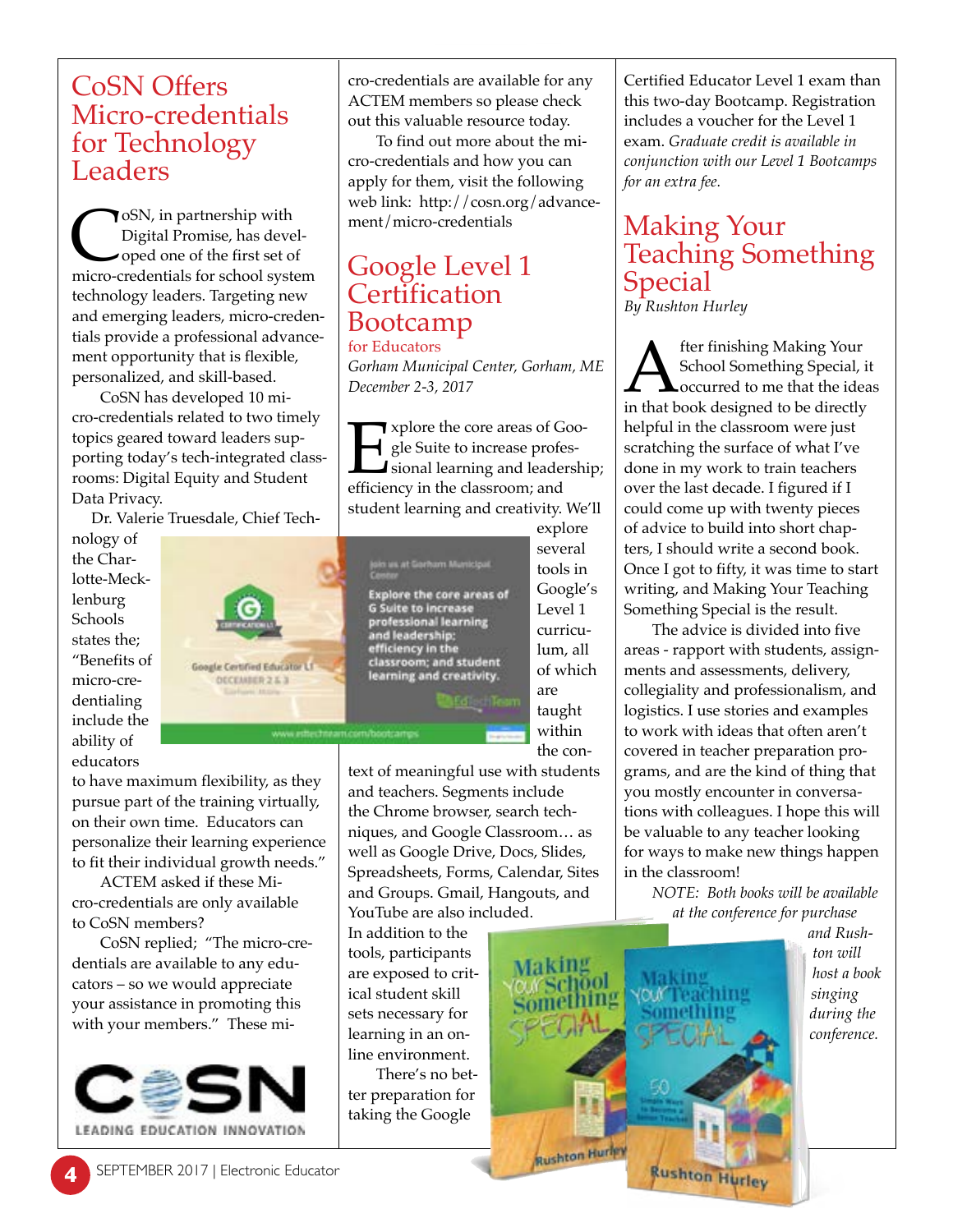# *<u>ALE</u>* Tech Team **CAMP CHROMEBOOK**

Camp Chromebook at Yarmouth High School *September 16-17, 2017*

**W** Full Days of Learning<br>with Google for Education! EdTechTeam is sponsoring Full Days of Learning with Google for Educa-"Camp Chromebook" at Yarmouth High School in Yarmouth, ME on Sept. 16-17, 2017

Your school has gone Google, now what? At Camp Chromebook, we teach practical implementation of G Suite with Chromebooks. Beyond the individual tools, we provide a systematic look at how students and teachers can use GSuite within an educational framework. Participants leave with templates, resources and best practices for using Google Apps in meaningful

ways with students. Whether you're new to Chromebooks or a seasoned veteran, join us for a fun tour through of all your new device has to offer.

What are attendees saying about the EdTechTeam Experience?

"The level of engagement and excitement is like no other PD I've been a part of."

• "I just can't wait to get back to the classroom and share this with the kids."

• "I just feel like I found my people!"

*Online Registration: https://events. edtechteam. com/ maine2017*

Securly Pioneering Cloud-based web filtering, student safety platform, and parental involvement in 1:1 initiatives

Securly provides a school-fo-<br>Cused cloud-based web filtering<br>and student safety solution<br>that allows filtering for any device, ecurly provides a school-focused cloud-based web filtering and student safety solution anywhere. For the first time you can have a cloud-based solution that provides more than a traditional appliance or other cloud-based offerings that are too simple and generic.

Securly is also helping redefine student safety online by pioneering a cyber-bullying and self-harm detection system on social media and e-mail – combined with a parent portal. Parents now have the ability to get involved in their child's online activities and obtain alerts for concerning behavior in and out of school.

With Digital Citizenship initiatives sweeping across

### Individual Membership \$20 ANNUALLY

- Quarterly newsletter, "The e-Educator"
- Lunch at quarterly business meetings
- Discounted registration fees at the annual ACTEM conference and other sponsored PD
- Opportunity to apply for Professional Development reimbursement of up to \$300 per year
- Educational discounts on software & other items (as permitted by vendor)

Membership year is July 1 to June 30. Memberships are up for renewal July 1 each year.

Institutional Membership \$50 ANNUALLY

securly //

(\$25 for small, single school districts)

- Gives school and districts the opportunity to purchase software and other items at our low educational, volume pricing.
- Some of ACTEM's vendor partners also provide special benefits to our institutional members
- One free fall conference registration for an approved district/school administrator - See website: http://www.actem.org/Institutional-**Memberships**

*Membership can be renewed by sending a PO or check to the ACTEM office at P.O. Box 187, Gorham, ME 04038. Members may also renew online with a credit card or PayPal at http://actem.wildapricot.org/join.*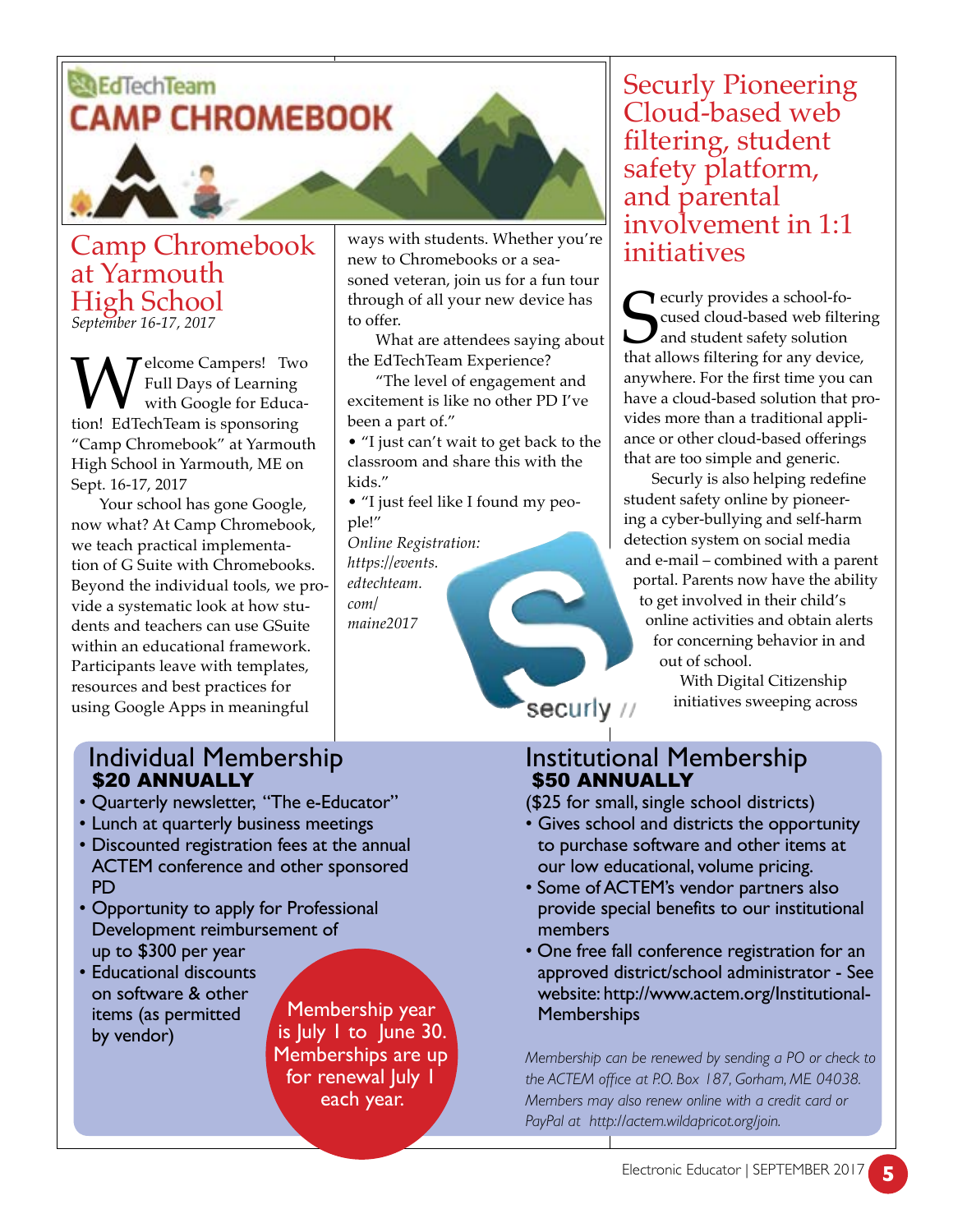

# **Annual Report 2016-17**

#### **Association of Computer Technology Educators of Maine**

*Address:* P.O. Box 187, Gorham, ME 04038 *Phone:* 207.222.4353 • *Fax:* 207.222.2057 *Email:* info@actem.org • *Web:* www.actem.org

### **Membership...**

#### **ACTEM Member data by category:**

| <b>2016-17 Members</b>   |     |  |
|--------------------------|-----|--|
| Individual               | 632 |  |
| Institutional (District) | 97  |  |
| Small Institutional      | 28  |  |
| Vendor                   | 12  |  |
| Life                     | 29  |  |
| Students (College)       |     |  |

#### *2016 ACTEM Conference*

Oct. 13-14, 2016 • Augusta Civic Center, Augusta, ME **Keynotes**

Thursday - Jennie Magiera, Fisher Technologies, Inc.

Friday - Carl Hooker, Chief Education Evangelist at Google **Workshops:**

The conference featured 21 - Half Day sessions and 140 - One-Hour Breakout session over the two days

#### **Conference Statistics:**

• 339 - Thursday

•524 Friday Attendees

•151 complimentary registrations -Presenters, committee & board •45 Companies Represented with over 100 exhibitor representatives Total Attendance (Attendees + Exhibitor Representatives)

#### *2017 ACTEM Spring Leadership Conference*

April 26, 2017 • Holiday Inn by the Bay • Portland, ME **Keynote:** Michael McKerley, CTO & VP of Education Network of America

**Theme:** Wireless Networking

• 95 attendees

• 13 Companies representated with 40 representatives

#### *Save the Dates*

October 11-12, 2017 • ACTEM 2017 • Augusta Civic Center • Augusta, ME April 24, 2018 • Spring Leadership Conference • Holiday Inn • Portland, ME

#### **ACTEM Officers and Board**

#### *Officers*

Dennis Crowe, President William Backman, Vice President Deborah White, Recording Secretary Andrew Wallace, Treasurer

#### *Board Members*

Michael Arsenault, SIG Technology Integrators Rachel Guthrie, Newsletter Editor Dennis Kunces, Professional Development Barbara Greenstone, Conference Co-Chair Crystal Priest, Conference Co-Chair Jaime Ela Co-Chair Educator of the Year

#### *Staff*

Gary Lanoie, Executive Director • Business Manager

### **ACTEM Members by job function & category:**



#### **Awards Program**

*2016 ACHIEVE Award Recipient*

Mia Morrison - Foxcroft Academy

#### **Sponsorships**

•EdCamp Maine - Waynfleet School, Portland •EdCamp Western Maine •MooseTech 2017 •MooseCamp \*Leverage Learning 2016 •MLTI Student Conference 2017 •Maine Teacher of the Year 2016

#### **Professional Development Reimbursement Program**

In accordance with ACTEM's mission, members may apply for assistance in the form of reimbursement on qualifying technology professional development opportunities.

22 Members received PD reimbursement from ACTEM in 2016-17. Here are some of the PD activities ACTEM helped with support for our members: FOSSED 2016, Leverage Learning 2016, Google Summit - Yarmouth, Tech & Learning Live - Boston, College course tuition, ISTE 2017 and a couple of other national conferences.

ACTEM also include fee reductions for other PD that ACTEM sponsored and brought national presenters to Maine:

Google Apps Certified Admin Bootcamp - \$100 reduction in registration JAMF CCT training - \$250 reduction in registration

#### **\$10,050.00 Reimbursed to Members in 2016-17**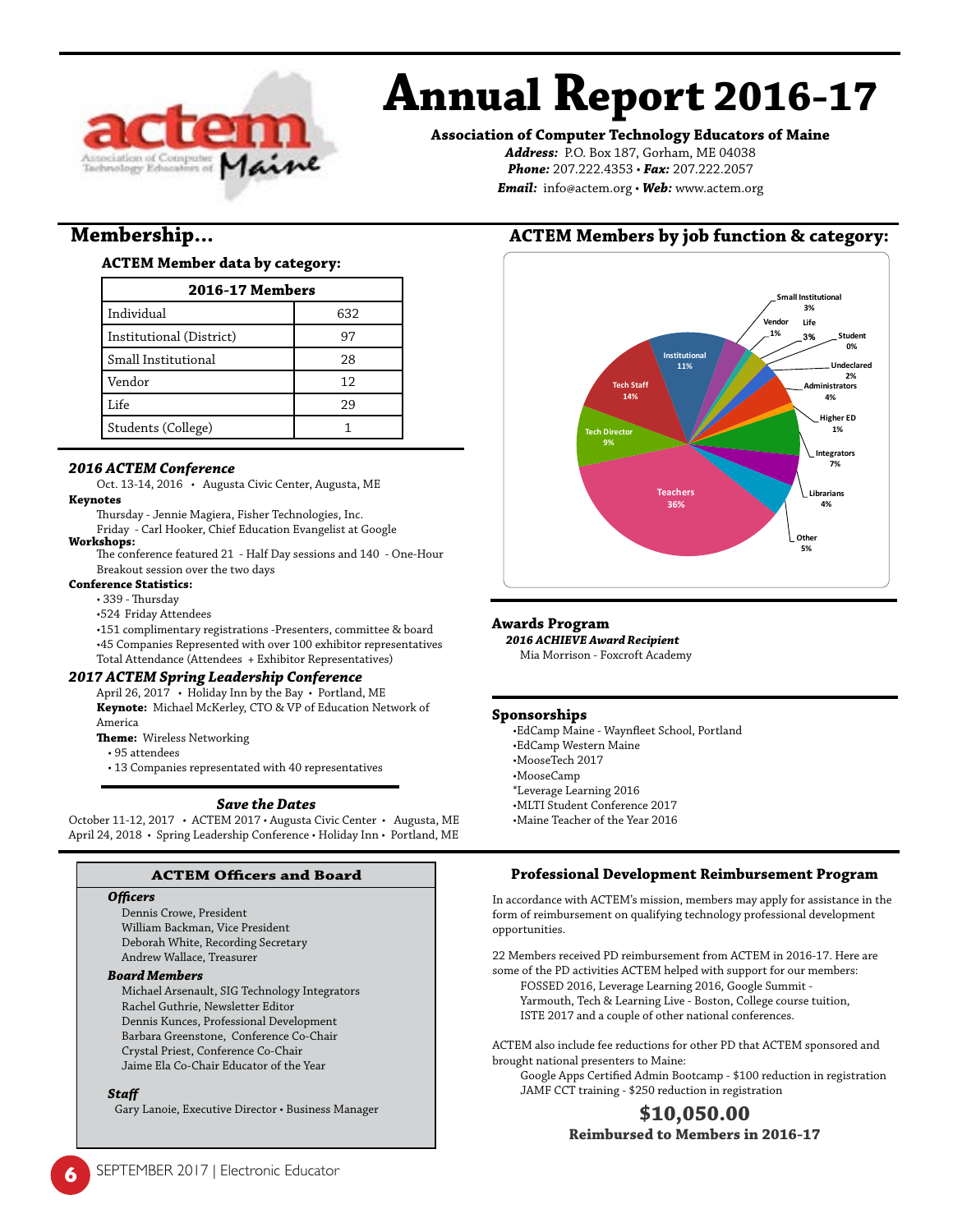#### **Fiscal Year 2016-17 Financials**



#### *ACTEM Income sources by category and percentage.*

| <b>Income Category</b> | Income    | %     |
|------------------------|-----------|-------|
| Membership             | \$20,510  | $2\%$ |
| Other Income           | \$8,301   | $1\%$ |
| Conference             | \$145,790 | 17%   |
| Interest & Dividends   | \$1,557   |       |
| Workshop               | \$35,355  | 4%    |
| Software Commissions   | \$16,299  | $2\%$ |
| Gross Sales            | \$638,608 | 74%   |
| <b>Total Income</b>    | \$866,420 |       |

| <b>Expense Category</b>              | <b>Expense</b> | %     |
|--------------------------------------|----------------|-------|
| Awards                               | \$3,749        |       |
| Sponsorship                          | \$1,268        |       |
| Conference                           | \$108,821      | 13%   |
| Meeting/Travel                       | \$5,610        | $1\%$ |
| Office Expenses                      | \$24,750       | 3%    |
| Newsletter                           | \$7,636        |       |
| Payroll                              | \$67,456       | 8%    |
| PD Reimbursements to Members         | \$10,050       | $1\%$ |
| PD Expenses                          | \$43,069       | 5%    |
| Professional Fees                    | \$2,679        |       |
| Taxes                                | \$330          |       |
| Web Services                         | \$4,602        | $1\%$ |
| Other                                | \$90           |       |
| <b>Total Expenses (Listed above)</b> | \$280,110      |       |
| <b>Total Cost of Goods Sold</b>      | \$578,100      | 67%   |

### **Expenses...**



#### *ACTEM Cost of Goods and Profit from Sales*

| <b>Total Sales</b> | <b>Cost of Goods</b> | <b>Total Profit from Sales</b> |
|--------------------|----------------------|--------------------------------|
| \$638,608          | 100                  | \$60.508                       |

#### **Maine Community Foundation Funds**

ACTEM had a very good year with funds in the Maine Community Foundation.

| Fund Balance - June 2016         | \$179,454.14    |  |  |
|----------------------------------|-----------------|--|--|
| Realized/Unrealized Gains Losses | 23,620.15<br>\$ |  |  |
| MCF Admin Fee                    | $-2,646.31$     |  |  |
| MCF Interest                     | 1,539.06<br>\$  |  |  |
| Fund Balance - June 2017         | 201,967.04      |  |  |

Maine Community Foundation works with nonprofit organizations like ACTEM and provides professional investment management services.

#### **FY 2016-17 Financial Summary...**

| <b>Total Income</b>                |    | 866,420    |
|------------------------------------|----|------------|
| Minus Cost of Goods Sold [Expense] | \$ | $-578,100$ |
| Minus Other Expenses               |    | $-280,110$ |
| Total Realized/Unrealized Gain     | \$ | 23,620     |
| <b>FY 2016-17 Profit</b>           |    | 31,830     |

#### **Balance Sheet Account Assets as of June 30, 2017...**

| Key Bank Checking           |    | 41,461.78  |
|-----------------------------|----|------------|
| Key Bank Savings            |    | 30,193.27  |
| PayPal                      | \$ | 2,240.52   |
| Petty Cash                  |    | 63.71      |
| Maine Community Foundation  |    | 201,967.04 |
| <b>Total Account Assets</b> |    | 275,926.32 |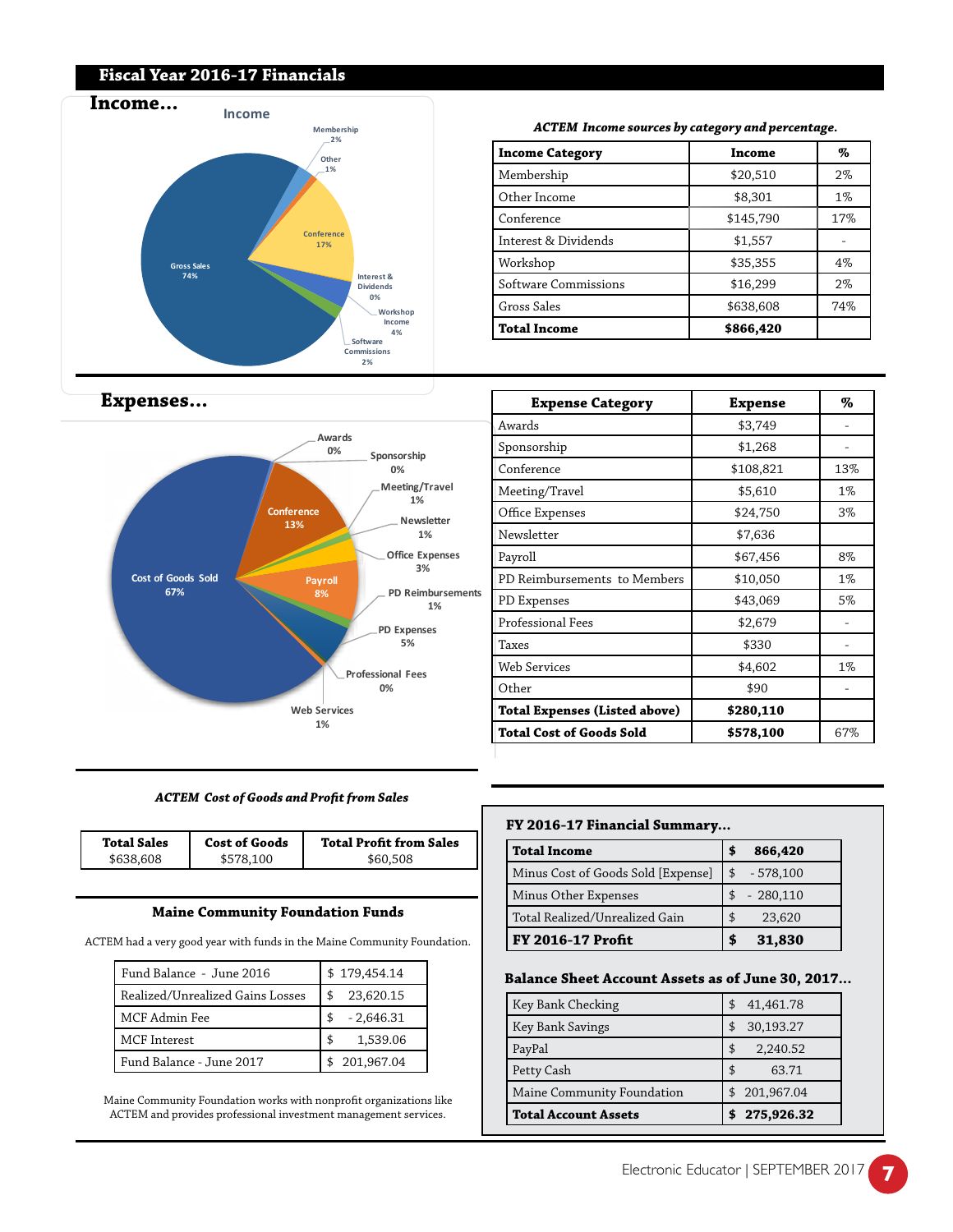the nation, and new privacy laws, Securly provides a new approach that allows parents to integrate and work with the school to help keep their kids more safe and productive online.

While also hiring a team of former educators that are there to help the schools understand and take advantage of these new features, Securly has not only been making the lives of IT Directors easier, but they are saving lives on a weekly basis with millions of students being served.

*For more information visit www. securly.com.*

# Free Digital **Citizenship** Resource

**S** tart the year off right with<br>the Be Internet Awesome p<br>gram! From a free, 50-page<br>ital citizenship and safety curric the Be Internet Awesome program! From a free, 50-page digital citizenship and safety curriculum to an immersive web-based game, teachers can find new ways to engage students and help them make smart decisions online.

The Be Internet Awesome curriculum gives educators the tools and methods they need to teach digital safety fundamentals. The materials developed by Google in



partnership with iKeepSafe enable educators to bring the most critical teaching into the classroom. Included in the curriculum are lesson plans for the five topics, with activities and worksheets. The five topics of digital citizenship and safety (the Internet Code of Awesome) are:

- Share with Care
- Don't Fall for Fake
- Secure Your Secrets
- It's Cool to be Kind
- When in Doubt, Talk It Out All elements of Be Internet Awesome are:
- Aligned with ISTE standards
- Don't require any personal information or login
- Can be used across devices
- Are free for everyone

Be Internet Awesome link: https://beinternetawesome.withgoogle.com Digital Safety Resources: https://goo.gl/VSKdK1

# Maine's First CETL Dennis Crowe

**Dennis Crowe, ACTEM's Pres-**<br>ident and a long time Tech-<br>nology Director, previously<br>in MSAD 6 and now currently in the ident and a long time Technology Director, previously Gorham Schools, recently earned the CETL certification offered through CoSN (the Consortium for School Networking). Dennis is the first and currently the only technology leader in Maine to achieve this national certification. Check out the CETL directory here: http://www.cosn. org/certification/cetls%C2%AE

"Earning the Certified Ed-<br>tion Technology Leader<br>ification demonucation Technology Leader certification demon-**CERTIFIED** strates a commitment to bringing 21st century learning to our nation's schools." said Keith Krueger, CAE,

Chief Executive Officer of CoSN.

CoSN is a national professional association for school technology leaders and its mission is to empower educational leaders to leverage technology to realize engaging learning environments. CoSN developed this national certification for educational technology leaders based on their Framework of Essential Skills. "This Framework of the K-12 Technology Leader is comprised of three primary professional categories that sum up the work leaders do in the education technology field." The three categories are:

- 1. Leadership + Vision
- 2. Understanding the Educational Environment
- 3. Managing Technology & Support Resources

This framework contains the body of knowledge and defines the skill areas critical to today's education technology leaders.

Candidates participating in the exam preparation process demonstrate the evolving role of technology leaders in K-12 education. The responsibilities of these leaders have evolved from being largely technical to being largely strategic. "Today the Technology Directors/Coordinator must demonstrate skills in leadership and management, fiscal management, organization and culture, and business." The certification exam validates that a technology leader has mastered the knowledge and skills needed to successfully build 21st century learning environments in their districts.

Eligibility Requirements to sit for the CETL® Exam require candi-

dates to have a minimum of a Bachelor's degree plus four years of education technology experience.

> The CETL exam consists of two parts. The first part of the exam is multiple choice, ad-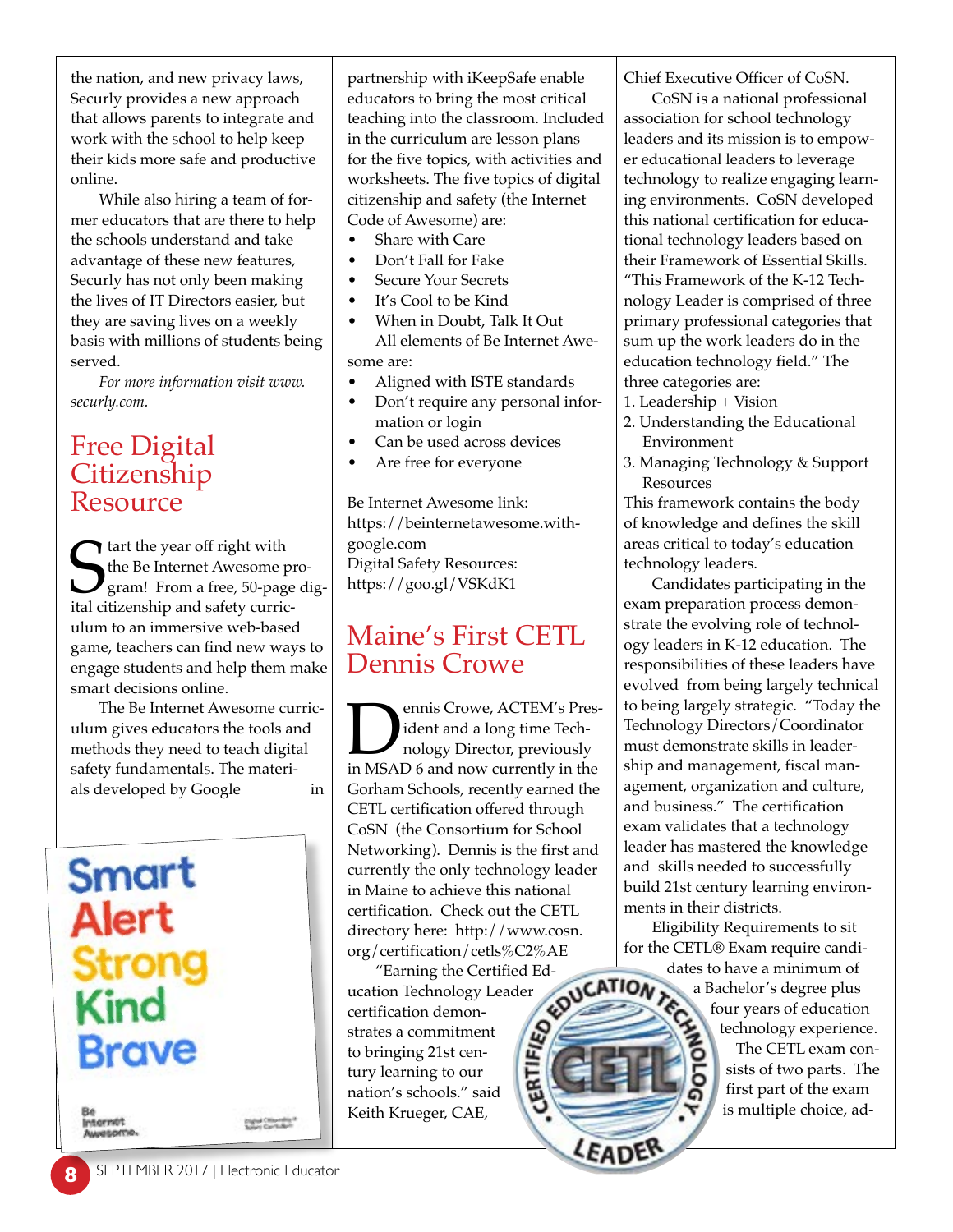

ministered via Internet-based testing (IBT) at proctored sites throughout the country. The second part of the exam is essay-based, also administered via IBT, but graded by expert CTOs trained for consistency. CoSN works with Prometric to ensure that the exam is psychometrically sound and legally defensible.

The examination is quite rigorous, requiring considerable preparation. Currently, the average pass rate for the CETL Exam is 65%.

The CETL certification, awarded by CoSN, signifies that Dennis Crowe has mastered the knowledge and skills needed to bring 21st century technology to our K-12 school systems. Congratulation to Dennis Crowe as Maine's first CETL - Certified Education Technology Leader!

### ISTE 2017 By the Numbers! *From: ISTE Blog by Diana Fingal*

Very year, thousands of<br>
ducators come togethered<br>  $\&$  Expo to discover new ways educators come together at the ISTE Conference to learn with technology, and ISTE 2017 was no exception. In fact, it was a record-setting year for attendance.

The total number of attendees topped 15,000 for the first time. Throw in the expo hall staff, and you had more than 20,000 people immersed in learning, connecting and socializing at the Henry B. Gonzalez convention center.



# **ISTE 2017** by the numbers

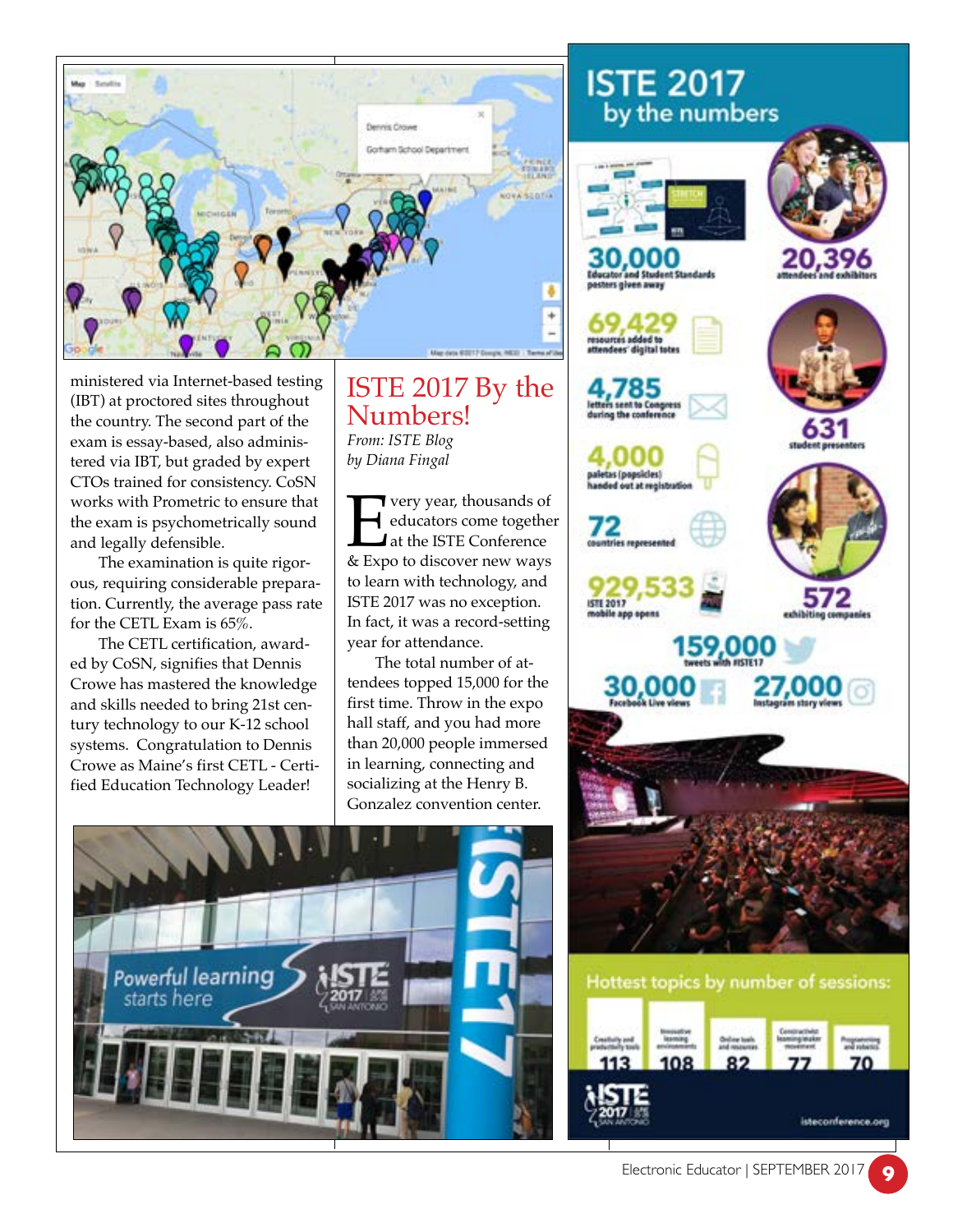



Attendees came to San Antonio from every U.S. state and 72 countries. They enjoyed complimentary frozen

treats, known as paletas, at registration and gobbled up plenty of tacos during meal breaks.

They sent 159,000 tweets, and many said on Twitter that the themes that resonated the most this year

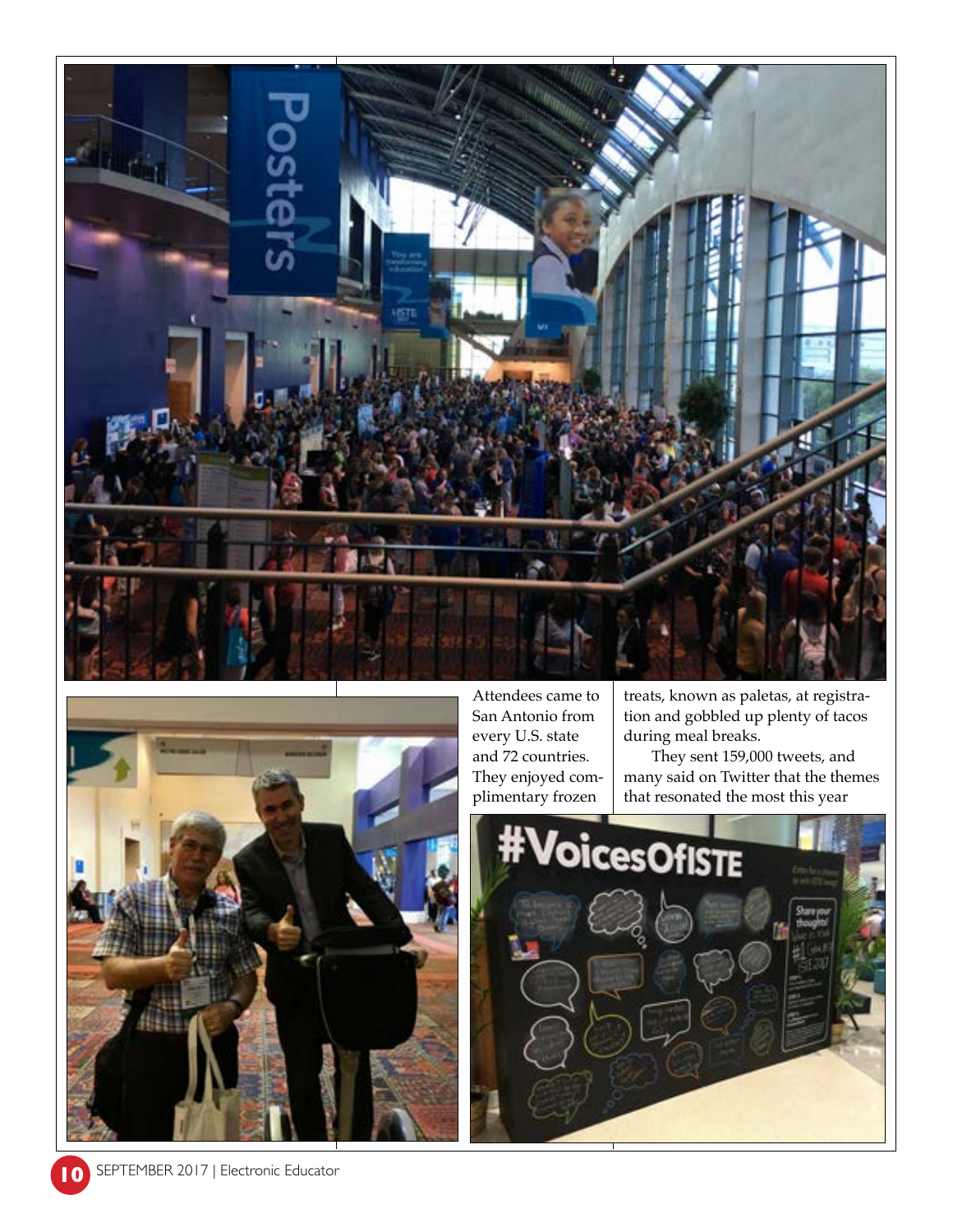were digital equity, student — and teacher — voice and flexible and innovative learning environments.

Check out the infographic on page 9 for a breakdown of some of the stats that result when so many passionate educators gather in one place for a common cause.

Pictured below, Richard Culatta, ISTE CEO makes his way around the conference on a segway. On page 10 at the bottom, Gary Lanoie, ACTEM Executive Director and Richard Culatta at ISTE 2017.

#### FUTURE ISTE CONFERENCES

• ISTE 2018: Chicago, Illinois, June 24-27 2018 • ISTE 2019: Philadelphia, Pennsylvania, June 23-26 2019



*Photos by Gary Lanoie*

### *President's Message (from cover)*

happy I was wrong. I'm good with that!

Dennis Kunces provided a report on our professional development program. As I'm sure you know, with a few minor restrictions, any ACTEM member can be reimbursed up to \$300 for attending professional development. The two previous years we have paid out around \$10,000, and if you included fee reductions in GAFE and JAMF trainings, the number is much higher. Still, the executive committee would like to see more PD money spent, so don't be afraid to take advantage of this exceptional member benefit. For more details go to http://actem.org/ ACTEM-PD.

Crystal Priest and Barbara Greenstone talked about the 2017 conference. Seventy one sessions have been locked in so far with topics ranging from formative assessment, coding, virtual field trips, and much more. We have an excellent conference with exceptional sessions and nationally known keynote speakers! This is a big year. It will be the 30th conference, and MLTI is 15 years old. The committee discussed wanting to increase attendance. Who do you know who should attend ACTEM 2017? We all know educators who would find the conference valuable. Please share the conference details and encourage them to attend.

In July a significant benefit was added for institutional members that is related to the conference. Individuals can join ACTEM for \$20, while schools pay \$50 (\$25 for small-one school districts). This institutional membership allows schools to purchase software from ACTEM at a significant discount. Usually, it only takes one purchase to cover the membership costs. At the retreat, the executive committee voted to allow one free, twoday conference registration to an approved school administrator. The list of approved positions is available at http://actem.org/ Institutional-Memberships. If your school district is an ACTEM institutional member, please encourage a school administrator to take advantage of this great offer. If your school district is not a member, why not?

Many thanks to Deb Friedman who join us on day two to provide updates from Augusta and Johanna Prince from UMF to discuss the Masters of Education in Instructional Technology program, and special thanks to all the executive committee members who gave up two days in the summer to keep ACTEM working towards our mission to enhance and influence education in Maine through the use of technology.

ACTEM is in good hands!